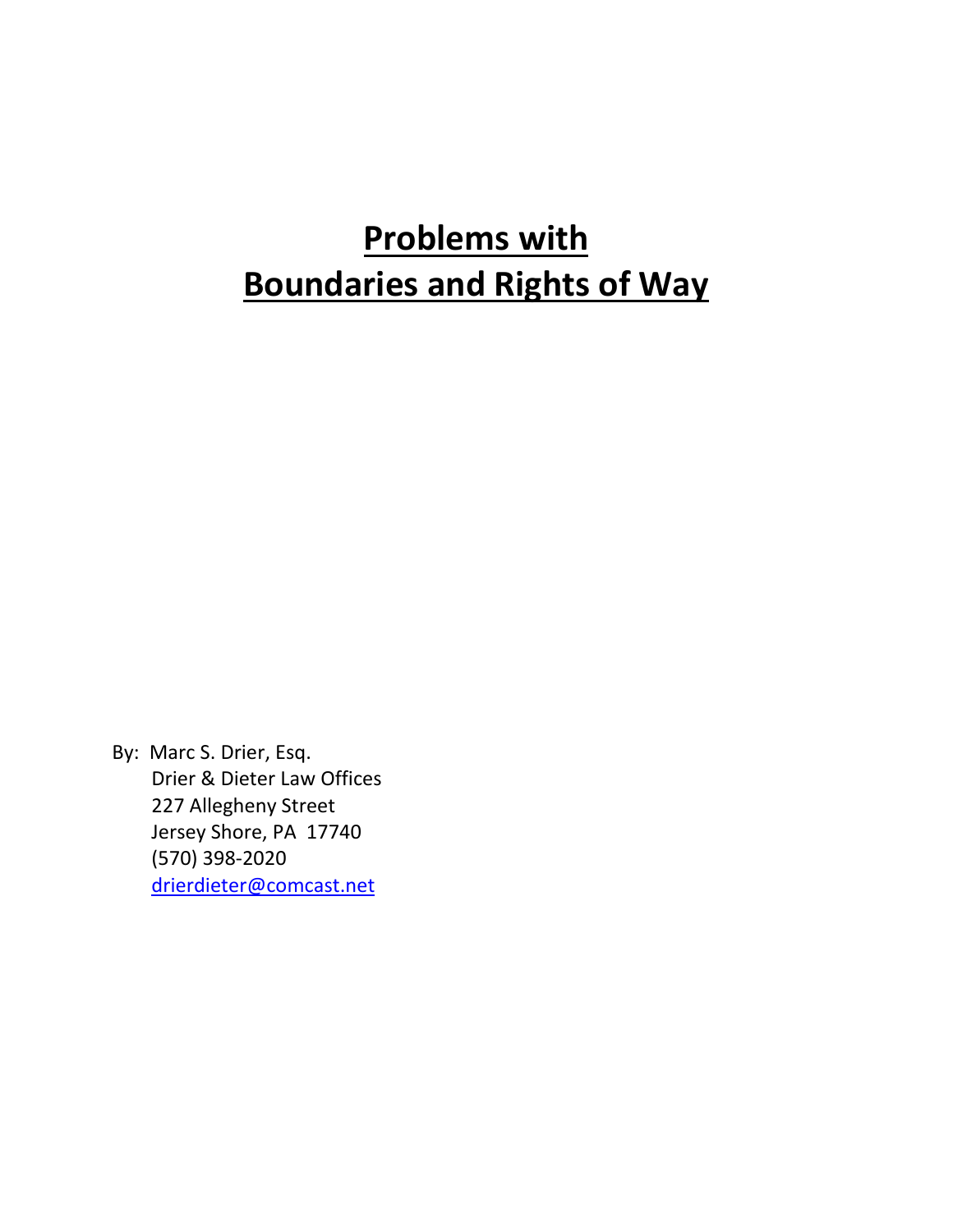# **BOUNDARIES and RIGHTS OF WAY**

#### I**. About the Presenter**

#### **II. Concepts Covered**

#### **III.** Boundaries

- A. Adequate deed
- B. Interpretation and Reconciliation of Descriptions
- C. Consentable Boundary Line Doctrine
- D. Adverse possession
	- 1. Requirements
	- 2. Exceptions
- E. Other Resources

#### **IV. Rights of Way**

- A. Bundle of Rights
- B. Creation
	- 1. Express
	- 2. Implied
	- 3. of Necessity
	- 4. By Estoppel
	- 5. Prescriptive Easement
- C. Limits and Changes in Use
	- 1. Other properties, other uses, updating use
	- 2. Gates
	- 3. Accessory Features (Stormwater management, etc.)
- D. Private Road Act (what now)
- E. Other condemnation
- F. Abandonment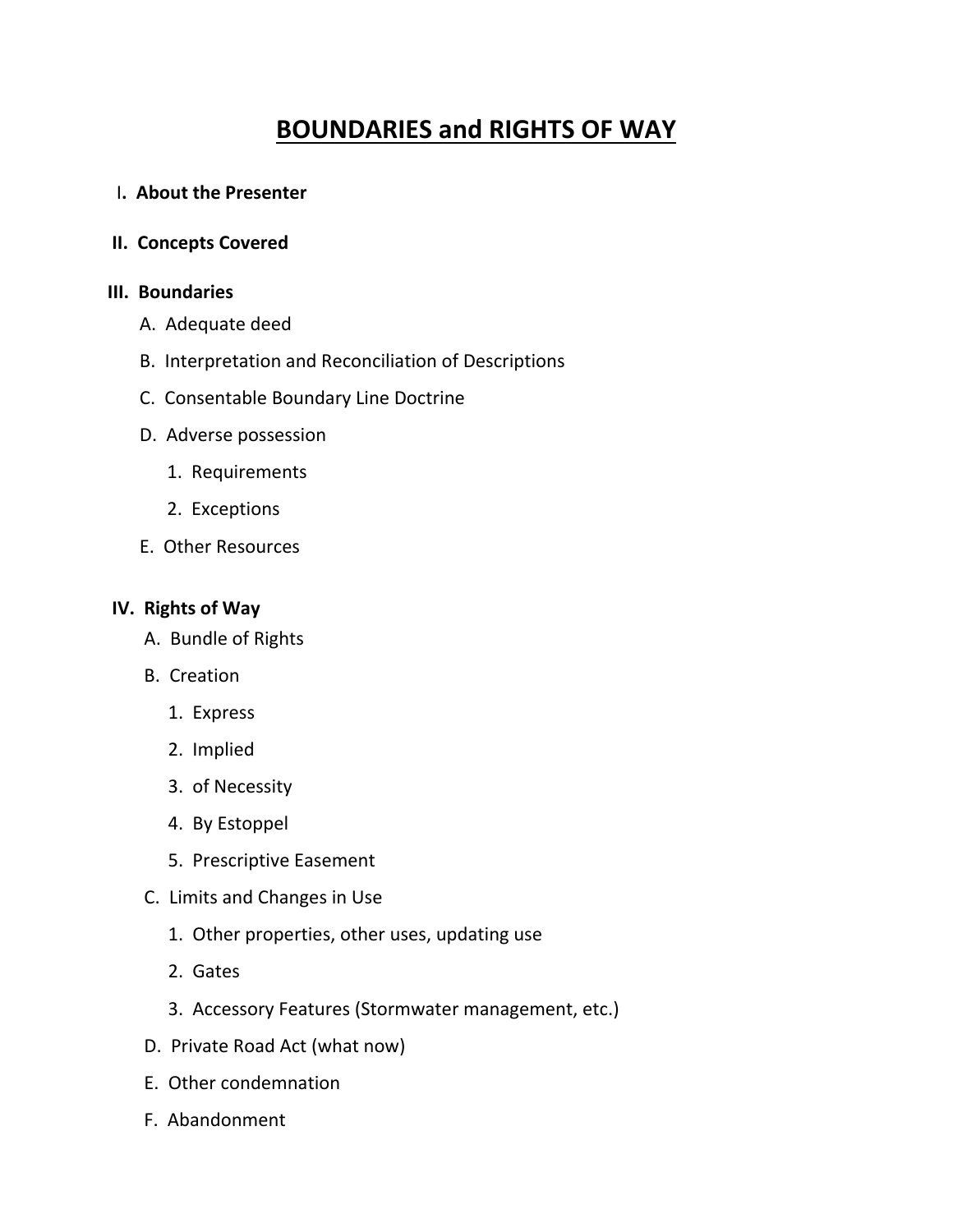# **Problems with Boundaries and Rights of Way**

# **I. About Marc S. Drier, Esquire**

 Marc S. Drier has been practicing law since 1980, and has developed a special interest in land use law. He has been an instructor for PBI, with materials published, multiple times, including three stints as a lecturer at the Municipal Law Colloquium, each time lecturing on land use law. He has twice authored the "Eminent Domain" section of the Solicitor's Handbook, issued by the Governor's office. He practices with Denise Dieter, Esquire at their office in Jersey Shore.

## **II. Concepts Covered**

 Boundaries and Rights of Way are actually very large topics. The basics of defining boundaries and resolving boundary disputes, and of doing the same for easements allowing passage, are covered. Not covered are the myriad of topics involving public rights of way, sometimes called "road law." Also not covered are easements for utilities.

#### **III.** Boundaries

- **A.** The basic test for an adequate deed is whether or not the tract intended to be identified can reasonably be located. That is a broad test.
- **B.** To interpret descriptions and to reconcile conflicting descriptions, there is a hierarchy of elements to use. The intent of the parties remains the polestar, but when recourse must be had to the words in the deed, and there are interpretation or reconciliation issues, the following rules of interpretation apply:
	- 1. The best indications are reference to natural objects or landmarks found on the ground, the next best are artificial monuments, and the next best after that is reference to adjacent boundaries. Baker v. Roslyn Swim, 213 A2d 145 (Pa Super, 1965.)
	- 2. After that, look to the "course and distance" language in the deed, Murrer v. Aurer Oil, 241 Pa Super 120 (1978.)
	- 3. After that, look to the size measurement. Large v. Penn, (Pa S, 1821), 1821 WL 1819.
	- 4. Favor the Grantee over the Grantor, Walker v. Walker, 33 A2D 455 (Pa Super, 1943).

The above is a clue as to why so many older deed descriptions refer to "old hemlocks" or "pile of stones." But is reference to an old tree really more dependable, especially in light of laser‐guided surveyor equipment?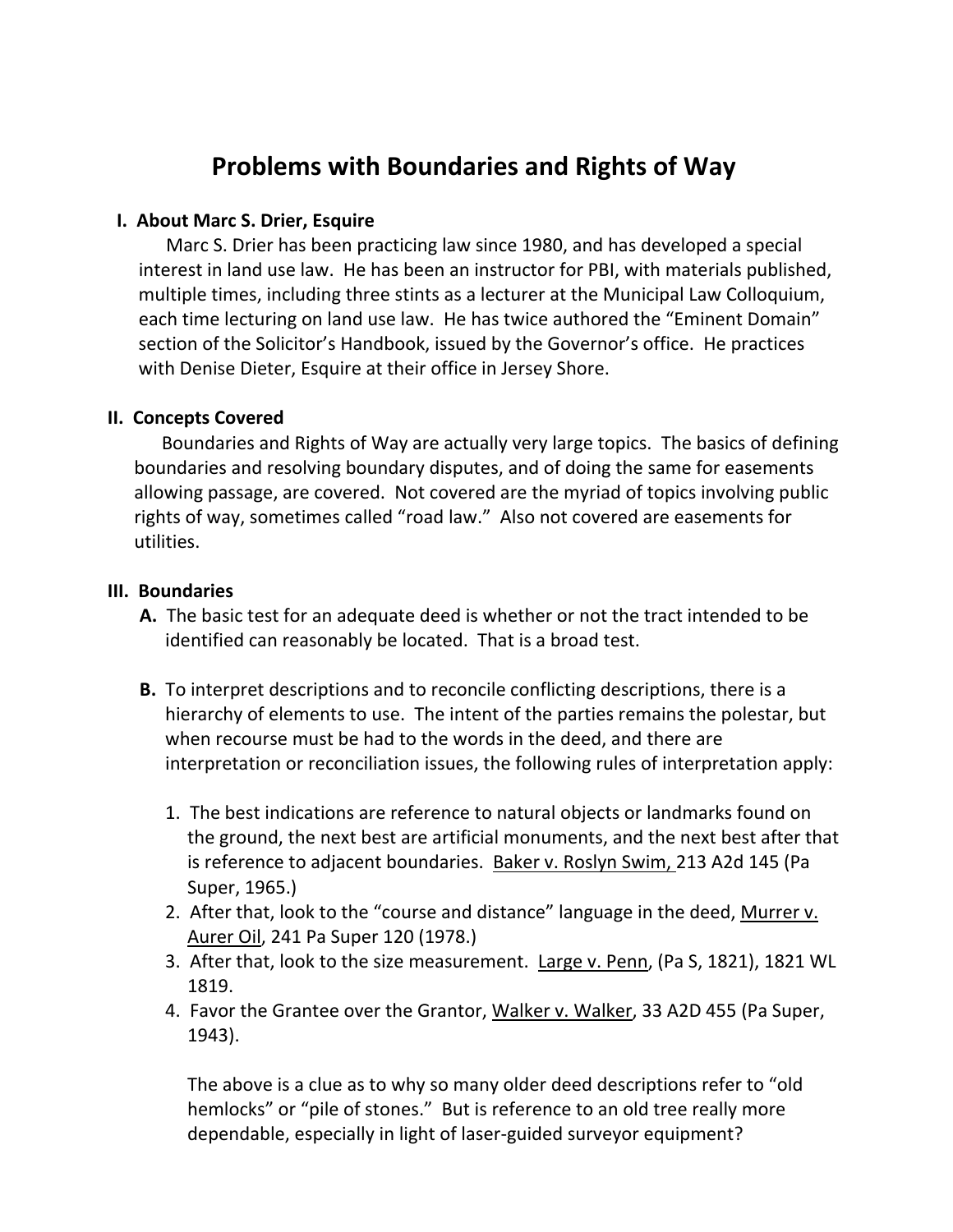## **C. Doctrine of Consentable Boundary:**

 Case law adopts this doctrine as law. If a boundary as described is ambiguous, but the neighbors have for 21 years or more acted as if they accepted where the boundary should be, then a rebuttable presumption arises that the parties are bound by their prior joint settlement of the boundary line question. The purpose of this doctrine is to serve as a "rule of repose" for quieting title, and a discouragement of confusing and vexatious litigation. Schimp v. Allamam, 442 PaSuper 365 (1995). This is not the same as "adverse possession": exercising dominion, but not necessarily continual, hostile, exclusive possession is required. The courts say that this doctrine enforces either a "dispute and compromise" reached and implemented, or a "recognition and acquiescence" by one side of the dispute.

#### **D. Adverse Possession:**

 This is another way of obtaining the basis for court determination of a boundary line in your favor. You or your predecessor in title must have some sort of claim, and must have 21 years or more of continual, adverse, hostile, exclusive possession of the ground in question. "Hostile" means you know there's another claimant and you do not have their permission and you seize possession anyway. The other terms are self-explanatory. If the claimant's tract changes ownership, the deed must "tack" on the adverse possession claim mentioning it as included, in order to keep the "21 years or more" continuity. If any part of the tract is "unenclosed woodland" then adverse possession is not allowed: this provision goes back to 1850, when tracts were larger and wooded areas were harder to protect against strangers camping out and claiming place. See Brennan v. Manchester Crossings, 708 A2d 815 (Pa Super 1998) for a full discussion of "adverse possession," and Matakitis v. Woodmansee, 667 A2d 228 (Pa Super 1995), for discussion of the outdated nature of the woodland rule.

#### **E. Other Resources:**

A full and excellent guide to the history and determination of land boundaries in Pennsylvania is the 1986 treatise "Boundary Retracement Principles and Procedures for Pennsylvania" published by the Pennsylvania Society of Land Surveyors. All you ever wanted to know about warrants, patents, and land grants can be found there.

#### **IV. Rights of Way**

**A. The "Bundle of Rights"** theory is sometimes applied to questions of right of way, especially when valuation is concerned. This theory says that with land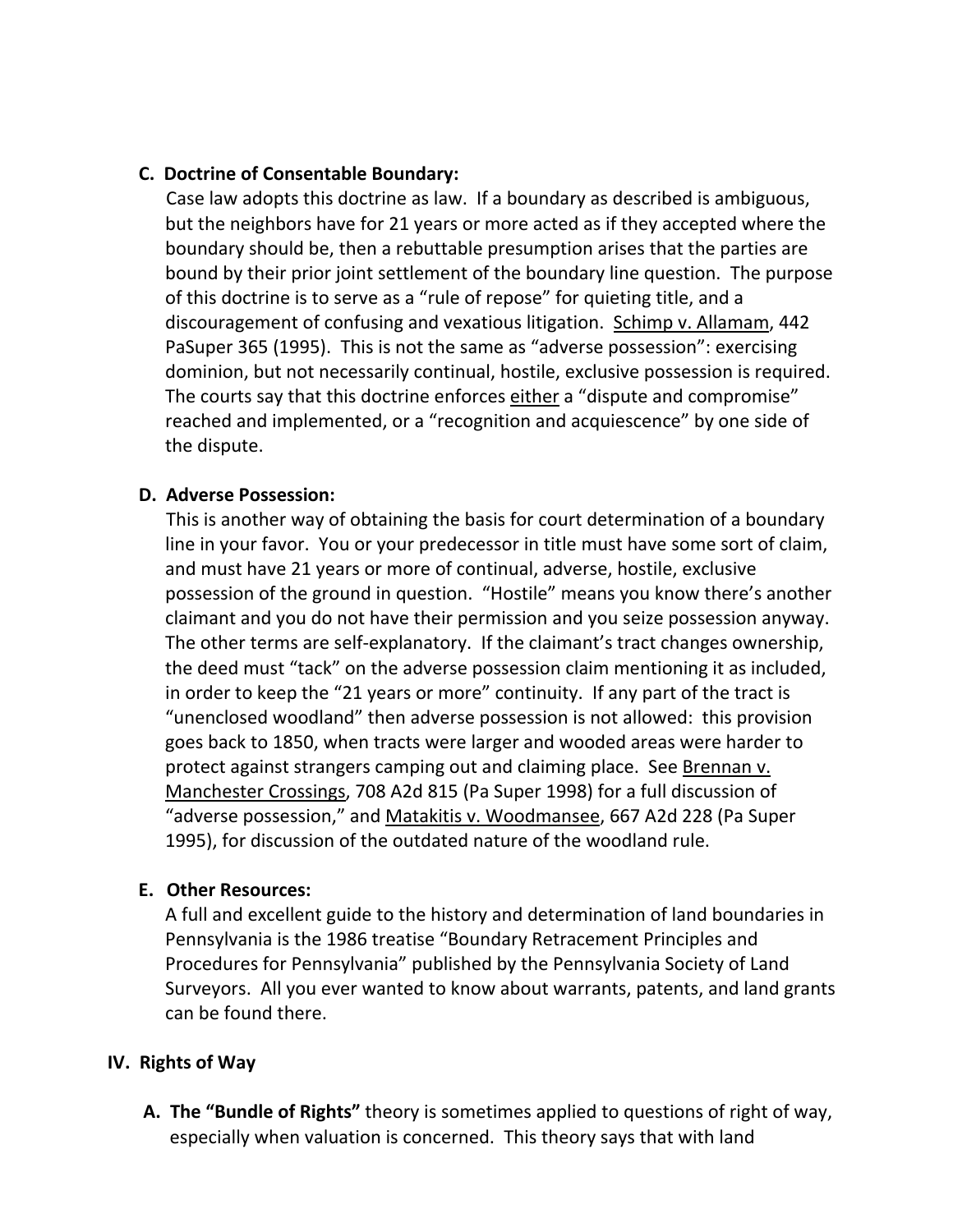ownership comes a "bundle of rights," like sticks held in the hand. There is not a single list of these rights. Usually the bundle is: 1) surface right (ownership); 2) air rights (above your tract); 3) subsurface rights (all that is below); 4) the right to exclude others from your tract; and 5) the right to use your tract as you see fit.

- **B. Creation of a Right‐of‐Way:** This seminar is limited to right‐of‐ways of passage. Interpretation of express rights‐of‐way are to be construed in favor of the Grantee, but only if there is ambiguity. Zettlemoyer v. Transcontinental, 617 A2d 51 (PaC,1993), reversed in part, 657 A2d 920 (Pa, 1994). There are basically 5 ways a right‐of‐way are created: 1) express grant (as in a deed); 2) implication (described below); 3) created by necessity (see below); 4) created by estoppel (see below); and 5) created by adverse possession (called a prescriptive easement)
	- **1. Express**.This is the most common. A "grant of easement," or a deed grant or reservation, may be the tool creating an express right‐of‐way. Still, problems abound. How wide is it? What is the path? Can these features be changed? Are only certain uses or users intended? Can you go outside the designated width to install stormwater drainage channels?
	- **2. Easement by Implication**. If a lot is sold as part of a recorded plan that shows streets and alleys, the lot owner gains a right to use all the street and alleys servicing the subdivision. If a lot is sold with one boundary being a private road, it is implied (and enforceable) that the lot owner also gets use of that road, to the extent the Grantor had such right. King v. Rock, 610 A2d 48 (Pa Super, 1992). If a landowner severs a tract from a larger tract, and that severed tract appears to be served by an existing lane or road over the remaining tract (whether needed or not), it is implied (and enforceable) that the new lot owner also gets use of that lane or road.
	- **3. Easement of necessity**: If a tract owner severs off and conveys a portion, and in doing so leaves that portion no access to a public road, then if the Parent tract had access to a public road the severed portion is deemed to have a right to cross the parent tract as needed to get to the public road. This rule of law is essentially a rule to enforce an assumed (but unwritten) intention in the Grantor.
	- **4. Easement by Estoppel**: "Equitable Estoppel" is described by our Superior Court with the following lengthy sentence: "Equitable estoppel arises when his acts, representations or admissions, or by his silence when he ought to speak, intentionally or through culpable negligence induces another to believe certain facts to exist and such other rightfully relies and acts on such belief, so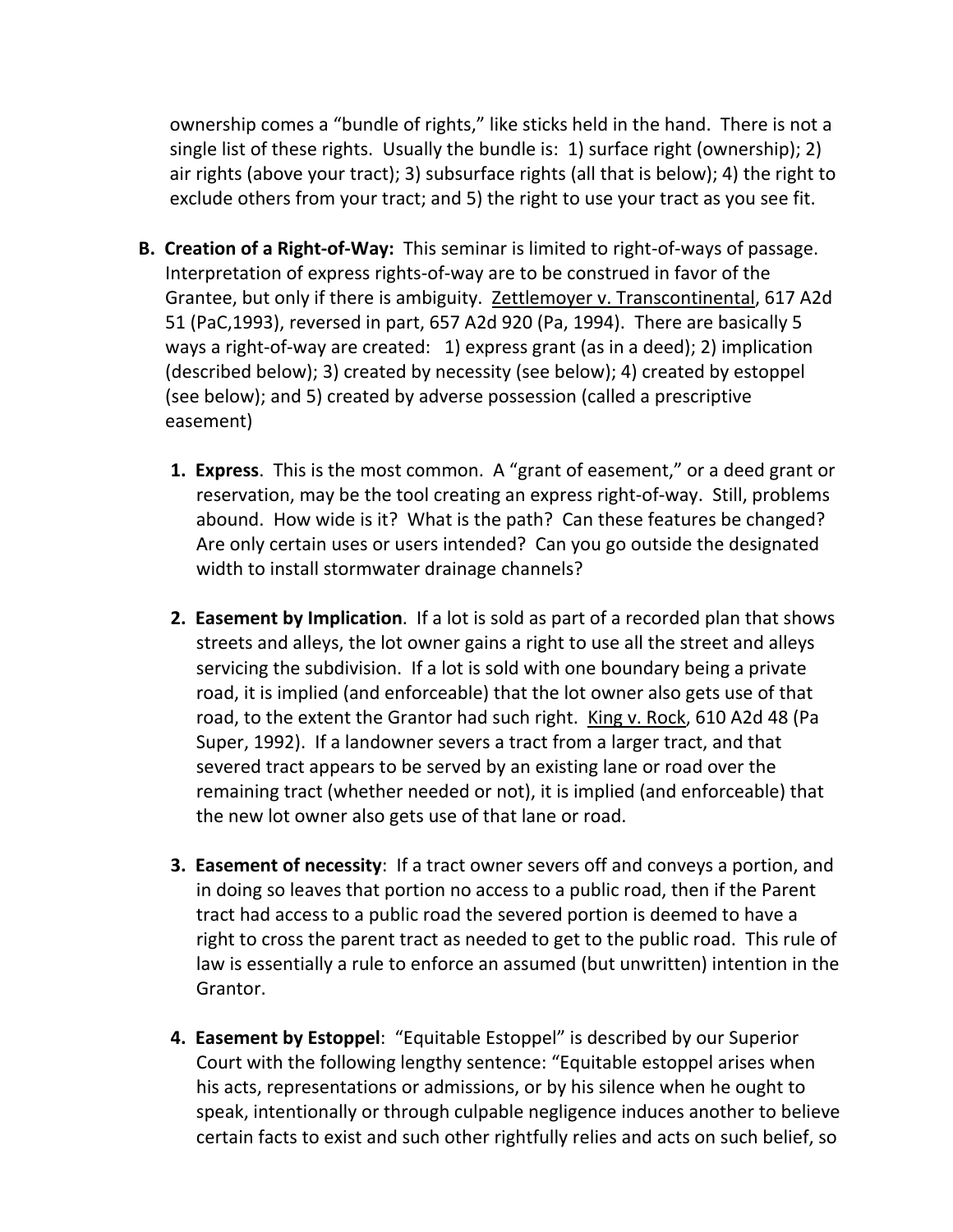that he will be prejudiced if the first party is permitted to deny the existence of facts." Zivari v. Willis, 611 A2d 293 (Pa Super 1992). In Zivari and other cases, someone who was allowed access over a lane or road in order to spend money improving their tract could then claim a permanent right to use the lane or road based on this equitable principle.

 **5. Prescriptive Easement**: This is just like adverse possession, but pertains to gaining a right‐of‐way rather than a piece of ground. The use need not be daily, or exclusive, only regular and hostile. The same rule disallowing it if any portion passes through "unenclosed woodland" still exists, but that rule, found in statute, is considered largely outdated and may yet be repealed or lessened.

## **C. Limits and Changes in Use**

 The general rule is that only the property gaining the right of way can use it, and letting that property extend the easement to other tracts constitutes an unfair increase in the burden previously established in the servient estate. Compare to Joiner v. Southwest Central, 786 A2d 349 (PaC, 2001) which remanded a case, saying that right‐of‐way for utilities to a tract might allow use of the right‐of‐way to connect other tracts to electric service as well; the Joiner court said that the "no benefit for other properties" rule found in the Third Restatement of Property has not been adopted as Pennsylvania law.

Litigation arises when use of a right‐of‐way is expanded or updated. For example, from footpath or horse carriage use to motor vehicle use. Intent of the original parties controls, but some rules have evolved to help interpret that intent. A 1948 case said that where a right‐of‐way was given for access to what would be a home site, it can be inferred that that included the right to dig holes and install electric power line poles to give the home electric service. Dowgiel v. Reid, 59 A2d 115 (Pa, 1948). A later case also allowed a utility easement to be assumed as part of a vehicle access. Pope v. Muth, 481 A2d 355 (Pa Super 1984). Our state supreme court said that "normal evolution of use of the dominant tenement will permit reasonable increases in the burden imposed on the servient treatment," Bodman v. Bodman, 321 A2d 910 (Pa, 1974). Thus cars are permitted where there had only been pedestrians, and a bridge can be built where previously there was only a ford. Soltis v. Miller, 282 A2d 369 (Pa, 1971). On the other hand, where a specific easement width was granted, courts have been reluctant to infer (or otherwise allow) a widening.

What can the servient estate do in the way of changes? The rule is anything that does not materially interfere with the use of the right‐of‐way. It has been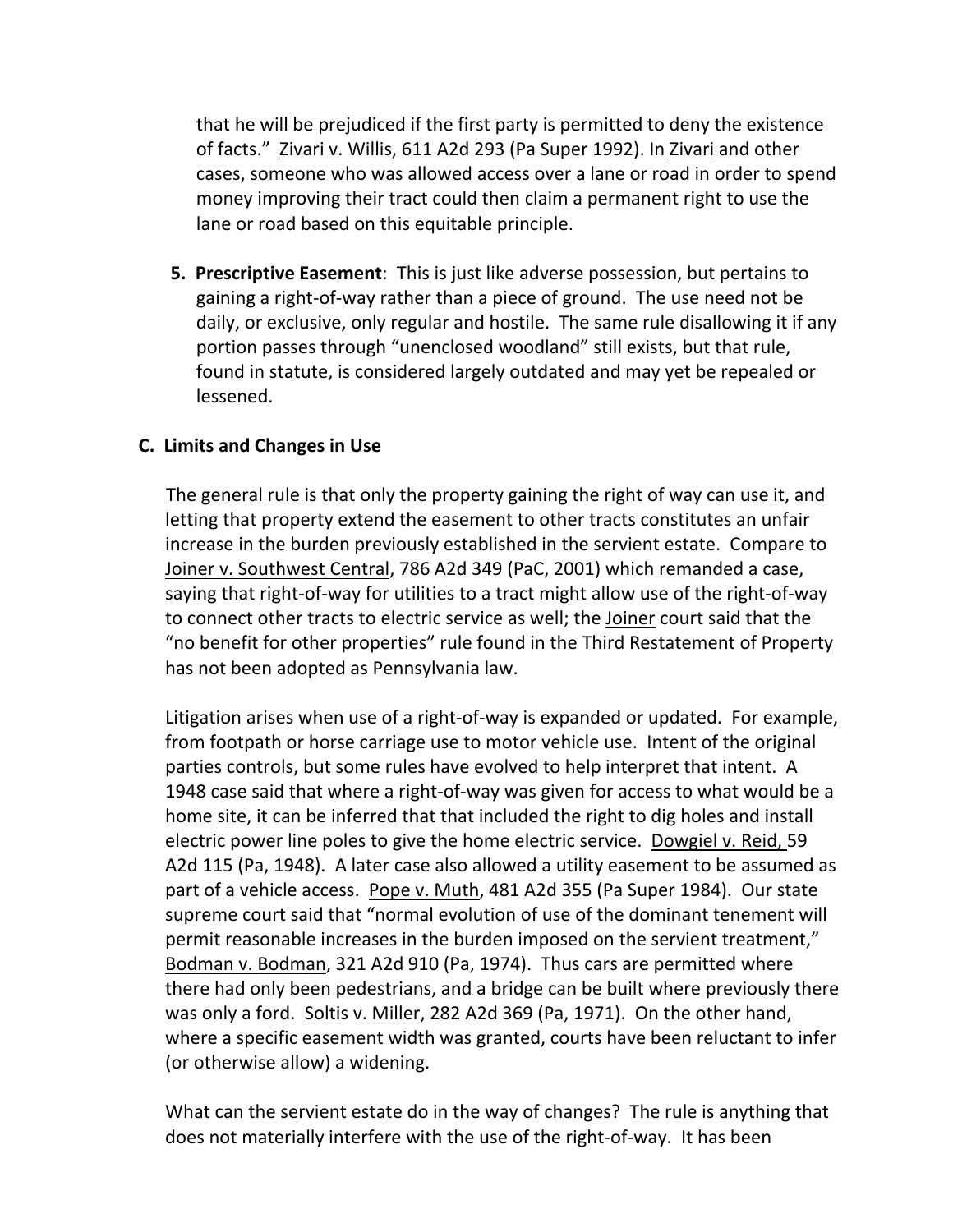specifically held that placement of a gate is acceptable, so long as the easement owner is given a key; this is not considered an "unreasonable obstruction." Matakitis v. Woodmansee, 667 A2d 228 (Pa Super, 1995). There are cases which say that the servient estate owner may fence or otherwise block the outer edges of the right‐of‐way, so long as access to the originally intended terminus, or dominant estate owner's entry point onto their land, is not impeded. Problems arise more frequently when the servient estate owner wants to place or keep trees or other items within the right‐of‐way but not within the established or "reasonable" cartway that is within the right‐of‐way.

The proper adjudication of such disputes seems to again depend on "intention." Thus, where a party expected to use an existing road, and received a conveyance of a right to use the road, followed but not preceded by a wider (50 foot) description of the road, it was held that the right of unencumbered passage only applied to the existing cartway. Baney v Eoute, 784 A2d 123 (Pa Super, 2001). On the other hand, where a right‐of‐way was laid out in subdivision with a 50 foot width, but had longstanding impediments within the 50 foot width and a long standing, open gravel cartway, it was held that a dominant estate owner could compel the removal of the impediments and claim unimpeded use of the full 50 foot width, at any time. Croyle v. Dellape, 832 A2d 466 (Pa Super, 2003). Extensive briefing on arguments for and against allowing impediments that do not prevent passage but are within a defined width right‐of‐way can be found in Bair v. Charney, Lycoming County Docket No. 15‐00140.

# **D., E. Condemnations**

Public entities can, with certain restrictions, condemn a right‐of‐way. This is called "Eminent Domain," and it is statutory, with additional restrictions based on the federal and state constitutions. It is helpful to know, however, that there exists the "Private Road Act," which allows private condemnation of a road up to 25 feet wide, upon payment of "just compensation" to the servient estate, to provide relief to any tract that is landlocked. A property is landlocked even if it has an express or implied right‐of‐way, if that right‐of‐way as a **practical** matter is not really serviceable. Much can be said about The Private Road Act, since in late 2010 the state supreme court in a remand ruling of great consequence said that that Act is unconstitutional unless it is being invoked for a primarily public benefit rather than private benefit. The ruling was 4:3, and one of the four has been relieved of judicial duties. Isn't it of lasting public benefit to have a tract made useful and then taxed as such? Isn't a municipality still allowed to condemn a "public road" that extends out only to provide access to a few private landowners? Don't get me started. The latest on that is an en banc Commonwealth Court decision, with six concurring majority opinions, that